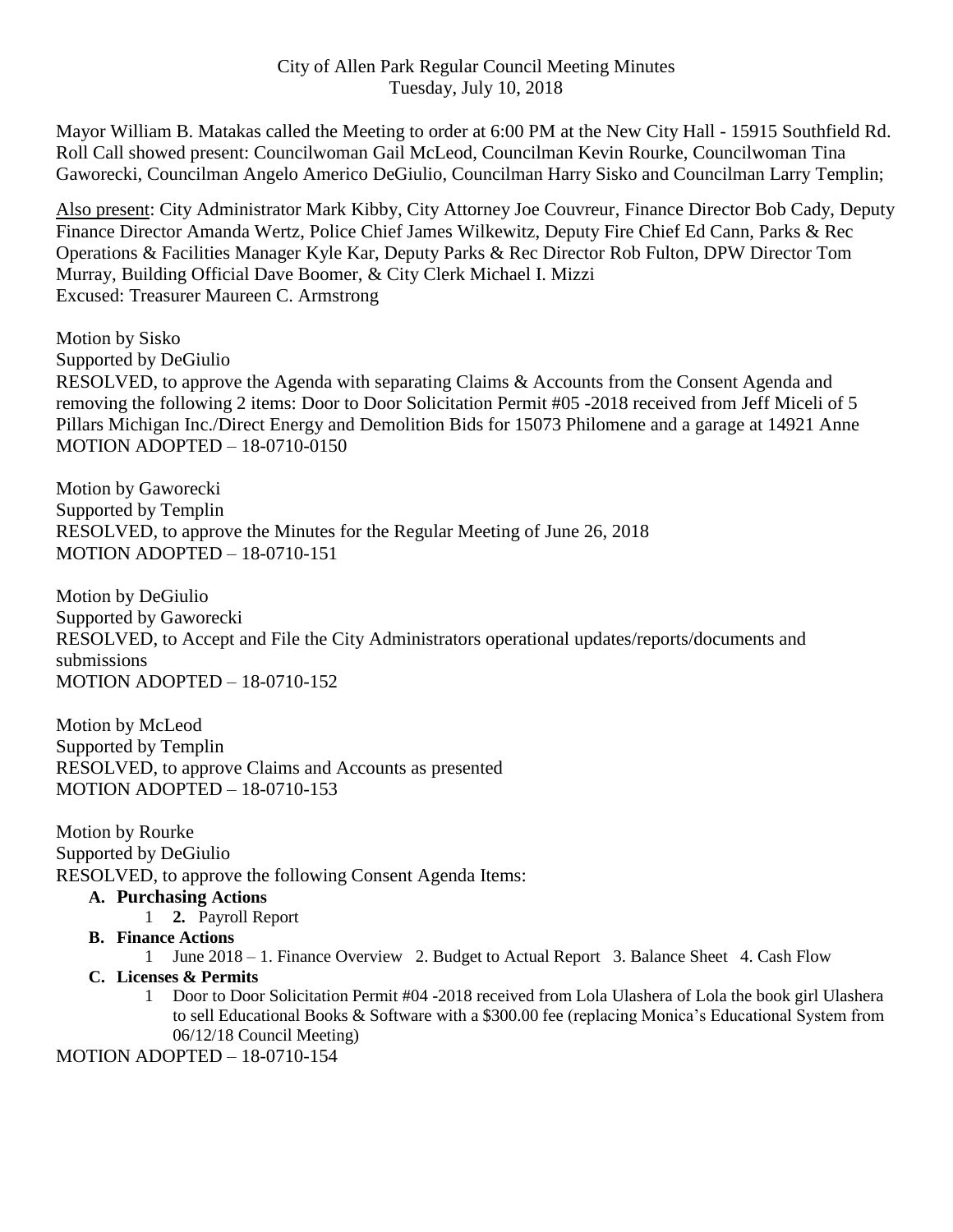# City of Allen Park Regular Council Meeting Minutes Tuesday, July 10, 2018

Motion by Rourke Supported by McLeod RESOLVED, to approve the purchase of three Residential Tax Foreclosed Properties from Wayne County for a cost of \$19,436.47 (14891 O'Connor, 6812 Kolb, and 6771 Buckingham) and one Commercial Foreclosed Property (5903 Allen Rd.) at a cost of \$10,053.69 MOTION ADOPTED – 18-0710-155

Motion by Gaworecki Supported by Sisko RESOLVED, that the Mayor & Council hereby approve Realty Transition to continue its existing relationship with the City of Allen Park to rehabilitate and sell the three residential tax foreclosed properties to owneroccupants for 2018 with those properties being -14891 O'Connor, 6812 Kolb, and 6771 Buckingham MOTION ADOPTED – 18-0710-156

Motion by Rourke Supported by McLeod RESOLVED, to authorize Homes for Gnomes to plant trees in the center Easement of West Outer Drive between Shenandoah Ave. & Fairlane Dr. and authorize the City Administrator to submit the appropriate permit application to Wayne County MOTION ADOPTED – 18-0710-157

Motion by DeGiulio Supported by Templin RESOLVED, to RATIFY the action of the City Administrator regarding the emergency purchase and replacement of the seven overhead doors at the Fire Station at a cost of \$40,250.00. The funds for this purchase are budgeted for the Fire Department and will come from account #101-340-931-000 MOTION ADOPTED – 18-0710-158

Motion by DeGiulio Supported by Gaworecki RESOLVED, to award the Quandt Avenue Sanitary Pump Station Replacement Bid to the lowest qualified bidder Lawrence M. Clarke at a cost of \$290,060.00 MOTION ADOPTED – 18-0710-159

Motion by McLeod Supported by Gaworecki RESOLVED, to approve LIQUIFORCE to perform sanitary sewer repairs/lining (approx 3374 feet) at a cost not to exceed \$254,474.85 with funds from account #592-601-986-000 MOTION ADOPTED – 18-0710-160

Motion by Gaworecki

Supported by Templin

RESOLVED, to Grant Special Land Use #02-2018 received from Grand Sakwa Lincoln Park LLC for a fast food restaurant with drive thru window at 14570 Southfield Rd. (former Wendy's) on condition that the applicant complies with all applicable requirements of the Zoning Ordinance and meets the standards for Special Land Use and that the petitioner meet with the City Building Department before any construction to meet the Zoning Ordinances by submission for any Landscape Plan, any new Signage, any interior/exterior changes to the existing Building and Screening Wall adjacent to residential property MOTION ADOPTED UNANIMOUSLY –18-0710-161